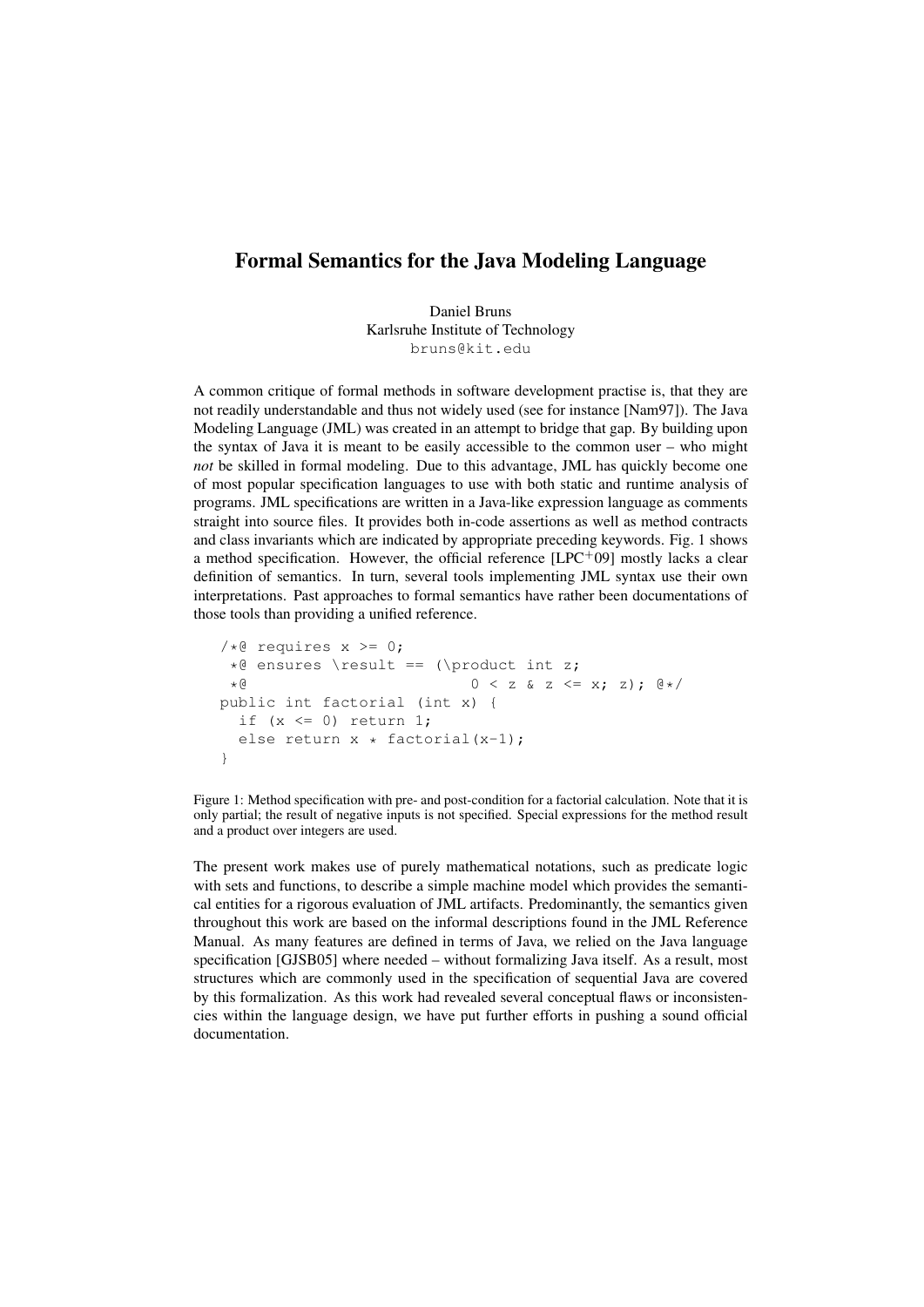Foundations First of all, we define a formalization of the virtual machine on which a Java program runs. A (closed) program defines a *universe* U of primitive values and typed semantical objects. We define a *system state*  $s \in S$  as a triple  $(h, \sigma, \chi)$  where (i)  $h : U \times I \rightarrow U$  is a function representing the *heap* by mapping pairs of objects and identifiers to elements of the universe, (ii)  $\sigma : \mathcal{I} \to \mathcal{U}$  is a function representing the *stack* by evaluating local variables and (iii)  $\chi$  is a sequence of named methods and respective receiver objects representing a *call stack*. An executable fragment of a program (say, a method body) invoked in a pre-state  $s_0$  yields a (possibly infinite) sequence R (the *run*) of states which are passed through in execution, a termination witness  $\Omega$  (an instance of Throwable where null denotes a successful execution) and a return value  $\rho$ .

Expressions The syntax of JML expressions is essentially the same as in Java, but enriched with quantification and special constructs, such as \result to access the return value of a method invocation, or \old to refer to pre-state values of expressions (in a method's post-state). We use an evaluation function  $val_{s_0}^{s_1} : Expr \rightarrow U$  which depends on two system states – a pre-state  $s_0$  and a post-state  $s_1$ . Formulae in this sense are just boolean typed expressions. Several features (adapted from Java) however, make JML expressions harder to handle than classical first order logic: (i) Expressions may have side-effects under certain circumstances, e.g. new Object() ==  $\circ$  is a legal assertion. This means for expressions not only yielding a value but also a transition from one state to another. We describe this using a function  $\omega$  :  $Expr \rightarrow S^S$ . As a result, for *any* expression the order of sub-expressions does matter. (ii) The exceptional behavior of Java is imitated, which can be interpreted as a covert third truth value. E.g.  $0/0 = 0/0$ is not semantically valid, even though it appears to be a logical tautology. In order for a boolean expression be considered *valid*, it has not only to yield the value true but also be well-defined. This is evaluated by the function  $wd_{s_0}^{s_1} : Expr \rightarrow \{true, false\}$ . (iii) To the above two items *short-circuit* evaluation applies as in Java. As an example, a boolean disjunction is evaluated in the following way:

$$
val_{s_0}^{s_1}(A \parallel B) = true \quad \text{iff} \quad val_{s_0}^{s_1}(A) = true \quad \text{or} \quad val_{\omega(A)(s_0)}^{\omega(A)(s_1)}(B) = true
$$
  

$$
wd_{s_0}^{s_1}(A \parallel B) = true \quad \text{iff} \quad w d_{s_0}^{s_1}(A) = true \quad \text{and}
$$
  

$$
val_{s_0}^{s_1}(A) = true \quad \text{or} \quad w d_{\omega(A)(s_0)}^{\omega(A)(s_1)}(B) = true
$$

As a result, true  $||0/0 = 0/0$  is a valid proposition, while its commutation is not. While this distinction is perfectly reasonable from a programmer's view, additional effort has to be taken to incorporate this into classical logic calculi. Fortunately, the definition  $val$  is independent of wd. This offers the possibility to encode  $wd$  as a formula of classical logic and to view it as an additional proof obligation while leaving the definition of truth untouched.

Specifications JML extends the design-by-contract paradigm [Mey92] by introducing method contract facilities which allow not only to specify pre- (requires  $\alpha$ ) and postconditions (ensures  $\beta$ ) for successful executions, but also post-conditions for exceptional termination cases (signals (e)  $\gamma$ ) as well as necessary pre-conditions for non-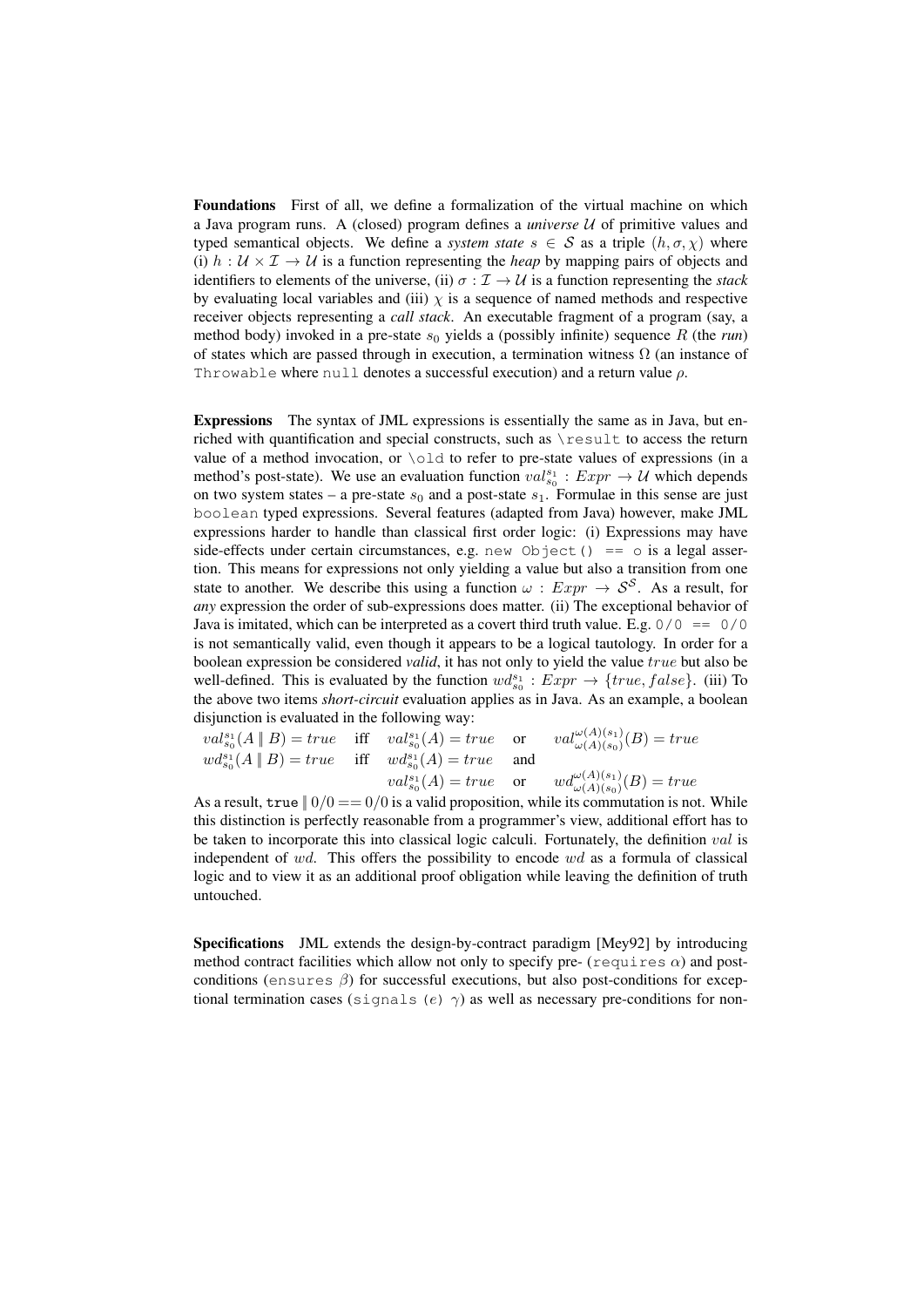termination (diverges  $\delta$ ). Assuming the pre-condition to hold<sup>1</sup> in state  $s_0$  (i.e.  $val_?^{s_0}(\alpha)$  =  $true$ ), there are different conditions to hold depending on the mode of termination (with the above definition of R,  $\Omega$  and  $\rho$ ):

| Termination mode                                                              | Necessary condition                                                |
|-------------------------------------------------------------------------------|--------------------------------------------------------------------|
| None ( $ R  = \infty$ )                                                       | $val_2^{s_0}(\delta) = true$                                       |
| Exceptional $(R = \langle s_0, \ldots, s_k \rangle, \Omega \neq \text{null})$ | $val_{so}^{s_k \oplus \{e \mapsto \Omega\}}(\gamma) = true$        |
| Normal $(R = \langle s_0, \ldots, s_k \rangle, \Omega = \texttt{null}$        | $val_{s_0}^{s_k \oplus {\text{result} \mapsto \rho}(\beta) = true$ |

Invariants are evaluated in a similar way, but their semantics are based on the *visible state* paradigm [Poe97]. This essentially means that objects have to respect invariants as long as they are not the receiver of a currently active method invocation. This is a stronger requirement than the common *observable state* semantics, which means to assert the invariant just in a method's post-state. That may lead to invariant violations upon re-entrant method calls. It turns out that the property of a state being visible is not deducible from itself, but from the call stacks of the run as a whole. The characterization in this thesis has shown several inconsistencies in the very design of visible states, such as virtually any constructor would be unable to even establish an invariant.

Model fields JML also features the notion of *model fields* [CLSE05] which are not part of the program but added in specification for means of abstraction. Yet there has been no common understanding in what they should represent. One viewpoint is that model fields abstract from the current machine state. Another one is that they may refer to objects which are not referenced by the program itself, thus defining a definitional extension to the logic. In the former case, their use would be very similar to that of logical axioms, while in the latter one has to provide extended evaluation facilities (e.g. define a second heap which holds values to the model object's fields). In any way, specification features must not interfere with the actual program. As this is still a hot topic, significantly more work is needed to reach a reference definition.

Tool Support The KeY tool [BHS07] for formal verification of Java Card programs provides a JML interface (among others). JML specifications are translated into formulae of dynamic logic [Eng05]. As KeY implements only a subset for which sound formal semantics exist, its interpretation of the language comes very close to the anticipated (informal) meaning. As the need for treatment of a substantial part of Java (including generics, concurrency, etc.) rises, there is yet still a demand for more sound JML semantics.

<sup>&</sup>lt;sup>1</sup>For simplicity, we only show val while wd has to hold for the same parameters. ? does denote an unspecified state here.